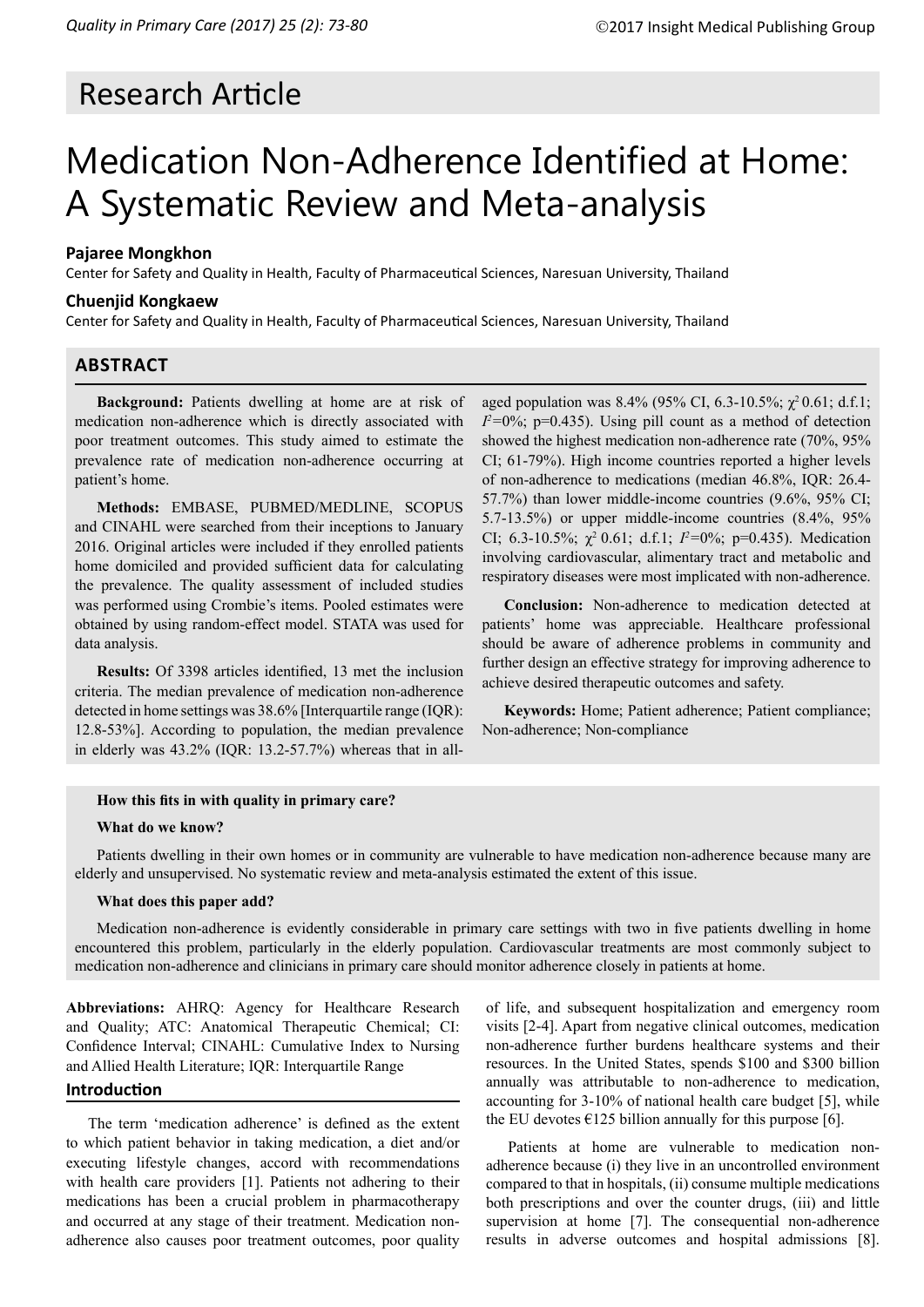Many studies have assessed non-adherence of home domiciled patients, however, no systematic review has been conducted on this issue. Accordingly, this study aimed to quantify prevalence and nature of non-adherence to medications within domiciled settings.

#### **Methods**

#### **Search strategy**

A systematic search of PUBMED/MEDLINE, SCOPUS, EMBASE and CINAHL since their inceptions to January 2016 using keywords or of their synonyms: ("drug-related problem" OR "medication-related problem" OR "adherence" OR "compliance") AND "home setting". In addition, bibliographies of included articles were also screened for relevant studies.

#### **Eligibility criteria**

Original studies were included if they enrolled patients dwelling at home and reported the prevalence of medication non-adherence. Investigations in hospital settings or long-term care facilities or focusing on specific medications or medication groups were excluded.

#### **Study selection and data extraction**

The retrieved articles were screened independently by 2 investigators (P.M. and C.K.) against a pre-specified selection criteria. The studies meeting the eligibility criteria were then extracted using a standardized form. Information to be extracted were as follows: study characteristics (study design, setting, year, sample size), study population (age, sex), method used to measure non-adherence, prevalence rates of non-adherence to medications. Medications involved in non-adherence were classified according to the Anatomical Therapeutic Chemical (ATC) classification system [9]. We also contacted authors for raw data if necessary. Any disagreement was discussed until a consensus was reached.

#### **Quality assessment of studies**

The risk of bias of eligible studies was assessed using Crombie's items which contain 7 criteria for quality of crosssectional/prevalence studies as recommended by the Agency for Healthcare Research and Quality (AHRQ) [10]. In brief, 7-categories include (i) appropriate design, (ii) adequate description of data, (iii) report response rates, (iv) adequately represent the total sample, (v) clearly stated aims and likelihood of reliable and valid measurements, (vi) statistical significance, and (vii) adequate description of analyses. Articles were given quality scores ranging from 0-7. All disagreements were resolved by discussion.

#### **Data analyses**

Prevalence rates were expressed as the ratio of numbers of non-adhering patients to total patients, and these outcome measures were used for statistical pooling. The pooled prevalence and 95% confidence interval (95% CI) were derived using the random-effects model of the Dersimonian–Laird method assuming that the true effect size varies between studies [11]. To assess heterogeneity of prevalence rates among studies, we

used standard  $\chi^2$  tests, and the *I*<sup>2</sup> statistic. If *I*<sup>2</sup> 75%, considerable heterogeneity is indicated and, median prevalence [interquartile range (IQR)] was reported instead of pooled estimates (95%CI). To explore potential heterogeneities, the average estimate was stratified by age group, i.e., "elderly" (>60 years) or "all age groups", method for assessing medication non-adherence ("pill count", "combination of pill count and interview", "self-report", "interview" and "case review") and socio-economic status ("high income countries", "upper middle-income countries" and lower middle-income countries"). All analyses were performed using STATA, v14.1 [12].

#### **Results**

#### **Search results**

Of 3398 articles identified from the databases searches, 738 duplicates were removed. After screening the title and abstract, some articles were removed: (a) irrelevant to non-adherence to medications (1133 articles); (b) reviews (401); (c) case reports (98) or case series (19); (d) were not human studies (87). The remaining 522 articles were fully assessed for eligibility and 511 were removed because the patients were not home domiciled (506 articles), or contained insufficient data to calculate prevalence rates of non-adherence to medications (5 articles). Two additional articles were identified by hand-searching. Thus, 13 articles [13-25] were included in the systematic review and meta-analysis (Figure 1).

All included studies (n=13) were cross-sectional studies, investigating medication non-adherence detected in patients living at home (Table 1), set in N. America (5 studies), Europe (3), Australia (2), Asia (2) and S. America (1). Five methods were employed to assess medication non-adherence: interview (7 studies), patient self-report via questionnaire (3), case note review (1), residual pill counting (1) and combined method of interview/pill count (1). According to population characteristics, eleven studies were conducted in elderly and three in the 'all age groups'. Among the studies in the elderly, five studies [13,14,16,17,19] reported that more than 40% of subjects lived alone but not reported in the remainder.

The study qualities by Crombie item scores was 3-7 but 8/13 attracted scores >5 demonstrating good quality (Table 1).

#### **Definition used to assess medication non-adherence**

There was a variety of definitions used to determine medication non-adherence in the included studies. Four studies [13,14,21,25] employed a vague criteria described as "patients" did not adhere to prescription direction". Two studies [19,20] judged non-adherence based on Morisky scale. Five studies [17,22,24] defined patients with medication non-adherence if they missed a single dose or failed to take a drug [15-17,22,24] or an extra dose was taken [15,16]. One study [18] used the criteria developed by Strand et al. [26]. One study [23] classified patients as non-adherent if the pill count was lower than 80% or greater than 110% of anticipated pill counts.

#### **Prevalence of non-adherence in home settings**

The 13 studies comprised a total of 4072 home residents of whom 995 were identified as non-adherent to medications.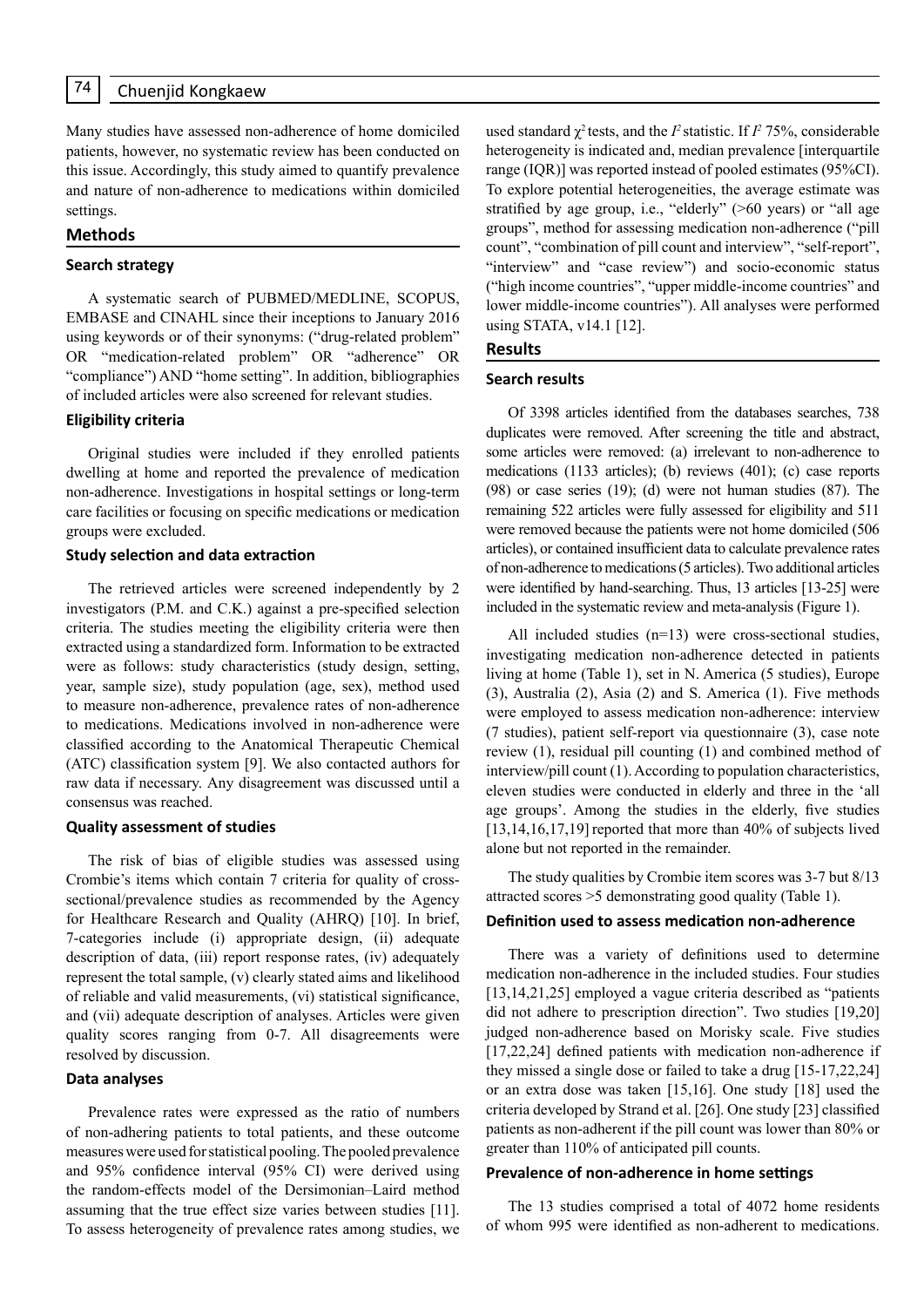

**Figure 1:** Study selection flow diagram.

| <b>Table 1:</b> Characteristics of 13 included studies. |                             |                       |                   |                                           |                               |       |                             |                         |                         |                         |
|---------------------------------------------------------|-----------------------------|-----------------------|-------------------|-------------------------------------------|-------------------------------|-------|-----------------------------|-------------------------|-------------------------|-------------------------|
| <b>Author</b>                                           | Year of<br>publica-<br>tion | <b>Survey</b><br>year | <b>Population</b> | <b>Crude rate</b><br>prevalence<br>$(\%)$ | <b>Mean Age</b><br>(year)     | (%)   | Men Adherence mea-<br>sure  | <b>Setting</b>          | Socioeconomic<br>status | Crom-<br>bie's<br>score |
| Cooper et al.<br>$[13]$                                 | 1982                        | <b>NA</b>             | Elderly           | 48/111 (43.2)                             | 70.5                          | 41    | Interview                   | United<br><b>States</b> | High income<br>country  | 4.5                     |
| Darnell et al.<br>[14]                                  | 1986                        | <b>NA</b>             | Elderly           | 78/155 (50.3)                             | 71.6                          | 28.4  | Interview                   | United<br><b>Stated</b> | High income<br>country  | 4.5                     |
| Zeppetella et<br>al. [15]                               | 1999                        | 1995-<br>1997         | Elderly           | 64/111(57.6)                              | 66.4                          | 55.9  | Interview and<br>pill count | United<br>Kingdom       | High income<br>country  | $\overline{3}$          |
| Barat et al.<br>[16]                                    | 2001                        | 1998                  | Elderly           | 92/348 (26.4)                             | 75                            | 43    | Interview                   | Denmark                 | High income<br>country  | 6.5                     |
| Thompson et<br>al. $[17]$                               | 2001                        | 1993-<br>1995         | Elderly           | 163/204<br>(80.0)                         | NA                            | 30    | Interview                   | Australia               | High income<br>country  | 5.5                     |
| Roughead et<br>al. [18]                                 | 2004                        | <b>NA</b>             | Elderly           | 132/1,000<br>(13.2)                       | Median, 74 (M),<br>$75.5$ (F) | 38    | Case note review            | Australia               | High income<br>country  | $\overline{4}$          |
| Roth et al.<br>$[19]$                                   | 2005                        | 2002                  | Elderly           | 53/100 (53.0)                             | 77.5                          | 15    | Self-reported               | United<br><b>States</b> | High income<br>country  | 6.5                     |
| Vik et al. [20]                                         | 2006                        | 2000                  | Elderly           | 123/319<br>(38.6)                         | 82.8                          | 21    | Self-reported               | Canada                  | High income<br>country  | $\overline{7}$          |
| Mastroianni<br>et al. [21]                              | 2011                        | 2008                  | All age<br>group  | 21/280(7.5)                               | <b>NA</b>                     | NA    | Interview                   | <b>Brazil</b>           | Upper income<br>country | 5                       |
| Fiss et al. $[22]$                                      | 2011                        | 2006-<br>2008         | Elderly           | 95/744 (12.8)                             | 80.5                          | 26.9  | Self-reported               | Germany                 | High income<br>country  | 5.5                     |
| Turner et al.<br>$[23]$                                 | 2012                        | <b>NA</b>             | Elderly           | 70/78 (70.0)                              | 75                            | 26    | Pill count                  | United<br><b>States</b> | High income<br>country  | 5                       |
| Kumar $[24]$                                            | 2012                        | NA                    | Elderly           | 21/219(9.6)                               | <b>NA</b>                     | NA    | Interview                   | India                   | Lower income<br>country | NA                      |
| Kongkaew et<br>al. [25]                                 | 2015                        | 2015                  | All age<br>group  | 35/381 (9.2)                              | 56.7                          | 30.18 | Interview                   | Thailand                | Upper income<br>country | 5.5                     |

Abbreviations: NA: Not Applicable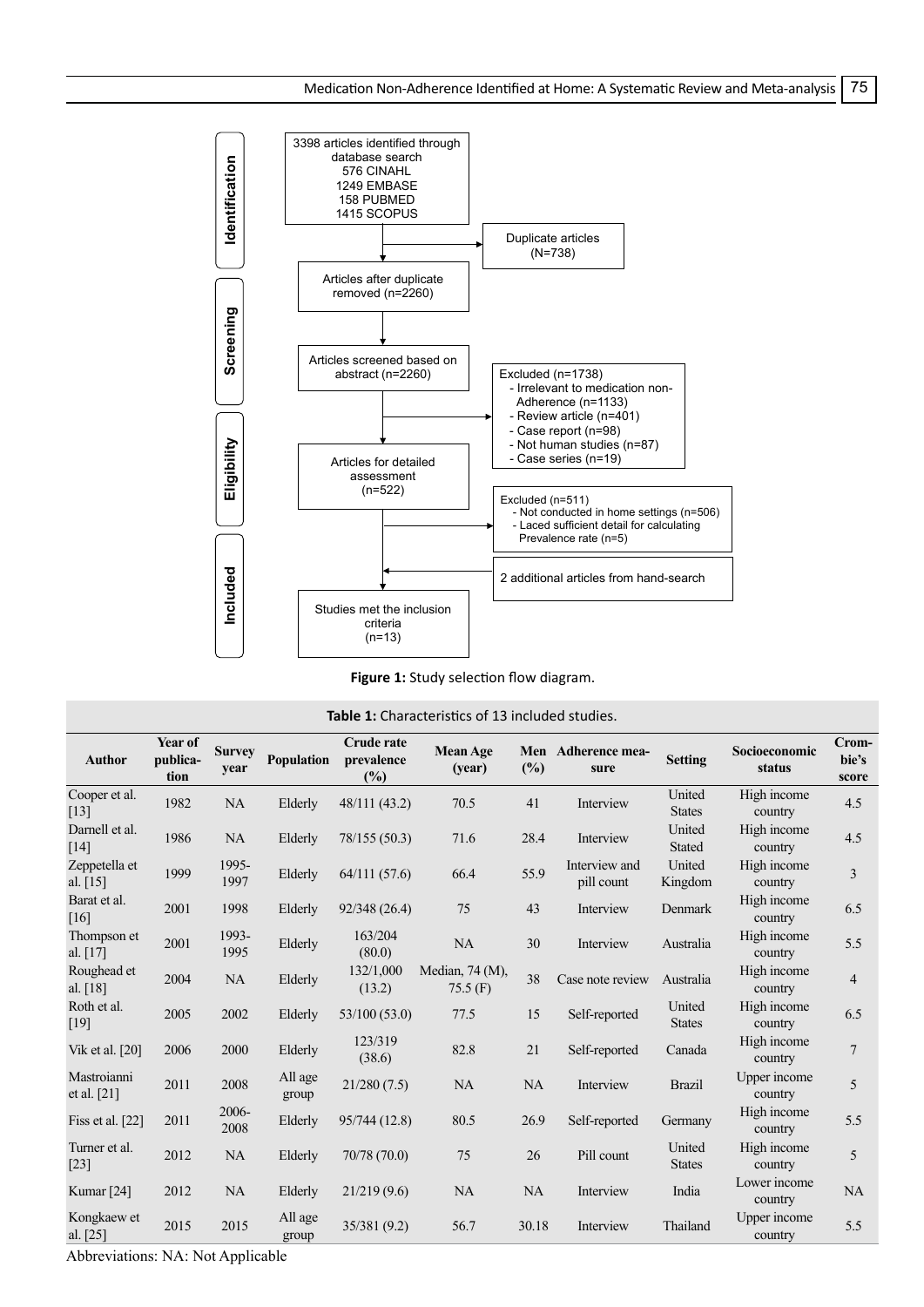Crude prevalence rate of medication non-adherence ranged from 7.5% [21] to 80% [17], with a number of population varied from 78 [23] to 1,000 [18]. Across the 13 studies, the median prevalence rate of medication non-adherence was 38.6% (IQR: 12.8-53%;  $\chi^2$  1033.2, d.f.12; *I*<sup>2</sup>=98.8%, p<0.001).

When sub-grouped by age, the result showed that studies on elderly participants reported a higher prevalence rate (median=43.2%; IQR: 13.2-57.7%; χ2 905.4; d.f.10; *I 2* =98.9%, p <0.001) than all-age groups (pooled prevalence=8.4%; 95% CI: 6.3-10.5%;  $\chi^2$  0.61, d.f.1; *I*<sup>2</sup>=0%, p=0.435) (Figure 2). When sub-grouped by measurement methods, medication non-adherence rate was highest by pill-counting (70%; 95%CI, 61-79%), but lower when combining pill-count with interview (57.7%; 95% CI, 48.5-66.8%), by self-report (median=38.6%; IQR: 12.8-53%;  $\chi^2$  123.8, d.f.2; *I*<sup>2</sup>=98.4%, p<0.001), by interview (median=26.4%; IQR: 9.2-50.3%;  $χ²$ 688, d.f.6;  $I^2$ =99.1%, p<0.001) and case review (13.2%; 95% CI: 11.1-15.3%). When sub-grouped by socio-economic status, studies originating from high income regions [13-20,22,23] had a higher mean prevalence rate (median=46.8%; IQR: 26.4-

57.7%;  $\chi^2$ 858.4, d.f.9;  $I^2$ =99%, p<0.001) than studies conducted in upper middle-income [21,25] (8.4%; 95% CI: 6.3-10.5%; χ<sup>2</sup> 0.61, d.f.1;  $I^2=0\%$ ,  $p=0.435$ ) and lower middle-income countries [24] (9.6%; 95% CI: 5.7-13.5%) (Table 2).

# **Medications involving non-adherence at patients' home**

Only 3/13 studies [13,15,16] reported medication classes most associated with medication non-adherence were those treating cardiovascular, alimentary tract and metabolic and respiratory diseases (Table 3).

#### **Discussion**

This systematic review reveals that around two-fifth of patients dwelling at home did not adhere to their medication regimens. This was 5-fold higher than non-adherence rates on hospital admissions [27]. In addition, the prevalence rate of medication non-adherence identified in elderly was far greater than in adults (Table 2). Although some studies [28-30] found that younger participants were less adherent with their medication regimens than older people, but our meta-analysis demonstrated more medication non-adherence in the elderly.



**Figure 2:** Pooled prevalence of medication non-adherence in all age population.

| Table 2: Subgroup analysis according to population, methods of measurement and socioeconomic status. |  |
|------------------------------------------------------------------------------------------------------|--|
|------------------------------------------------------------------------------------------------------|--|

|                                                                                                                                                   |                                                                                                   | Prevalence estimate, %                                                                                             | <b>Heterogeneity test</b>                           |                          |                                     |                                                                           |
|---------------------------------------------------------------------------------------------------------------------------------------------------|---------------------------------------------------------------------------------------------------|--------------------------------------------------------------------------------------------------------------------|-----------------------------------------------------|--------------------------|-------------------------------------|---------------------------------------------------------------------------|
|                                                                                                                                                   | No. of study                                                                                      | $(95\% \text{ CI})$                                                                                                | $X^2$                                               | d.f.                     | $I^2$                               | <i>p</i> -value                                                           |
| <b>Population</b><br>Elderly<br>All age group                                                                                                     | 11 [13,14,16-20,22-24]<br>$2$ [15,21,25]                                                          | Median 43.2 (IQR; 13.2-<br>57.7)<br>$8.4(6.3-10.5)$                                                                | 905.4<br>0.61                                       | 10<br>1                  | $0\%$                               | $98.9\% \le 0.001$<br>0.435                                               |
| Method to measure adherence problems<br>Interview<br>Self-reported<br>Combined method of interview & pill count<br>Case note review<br>Pill count | $\overline{7}$<br>[13, 14, 16, 17, 21, 24, 25]<br>3 [19,20,22]<br>$1 \, [15]$<br>1 [18]<br>1 [23] | Median 26.4 (IQR; 9.2-50.3)<br>Median 38.6 (IQR; 12.8-53)<br>$57.7(48.5-66.8)$<br>$13.2(11.1-15.3)$<br>$70(61-79)$ | 688<br>123.8<br><b>NA</b><br><b>NA</b><br><b>NA</b> | 6<br>2<br>NA<br>NA<br>NA | <b>NA</b><br><b>NA</b><br><b>NA</b> | $99.1\% \le 0.001$<br>$98.4\% \leq 0.001$<br><b>NA</b><br><b>NA</b><br>NA |
| Socioeconomic status<br>High income countries<br>Upper middle income countries<br>Lower middle income countries                                   | 10 [13-20, 22, 23]<br>2[21,25]<br>1 [24]                                                          | Median 46.8 (IQR; 26.4-<br>57.7)<br>$8.4(6.3-10.5)$<br>$9.6(5.7-13.5)$                                             | 858.4<br>0.61<br><b>NA</b>                          | 9<br>NA.                 | 99%<br>0%<br><b>NA</b>              | < 0.001<br>0.435<br>NA.                                                   |

Abbreviations: CI: Confident Interval; IQR: Interquartile Range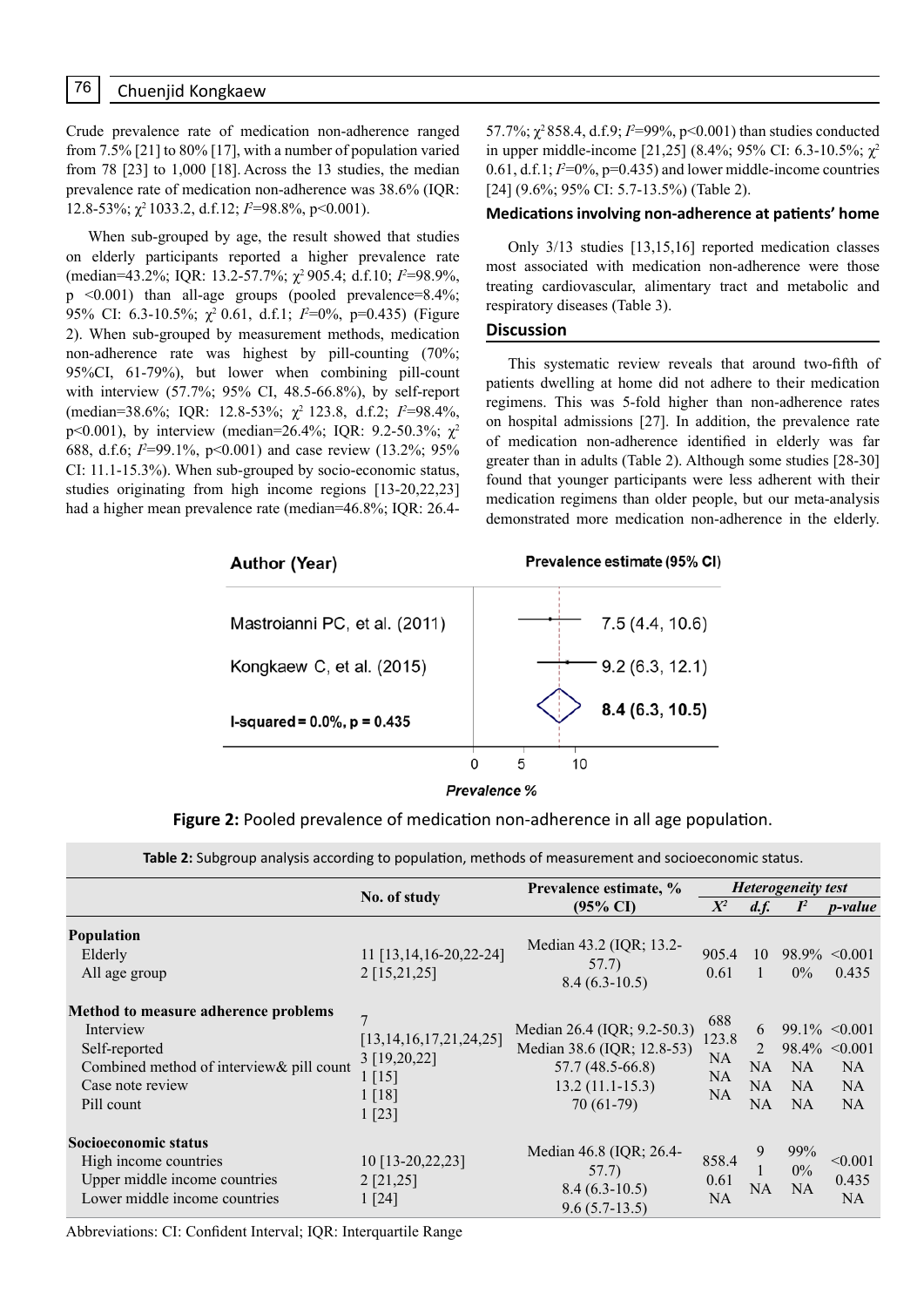| <b>Author</b> (year)           | <b>Medication class</b><br>(Individual medication) | No. of events | Percentage $(\% )$  |  |
|--------------------------------|----------------------------------------------------|---------------|---------------------|--|
| Cooper et al. (1982) [13]      | Cardiovascular system<br>(NR)                      | 16/58         | 27.6                |  |
| Darnell et al. (1986) [14]     | NR.                                                | <b>NR</b>     | <b>NR</b>           |  |
| Zeppetella et al. (1999) [15]  | Alimentary tract and metabolism<br>(Laxatives)     | <b>NR</b>     | About $20\%$        |  |
| Barat et al. (2001) [16]       | Respiratory system<br>(NR)                         | <b>NR</b>     | $13\%$ <sup>a</sup> |  |
| Thompson et al. $(2001)$ [17]  | NR.                                                | <b>NR</b>     | <b>NR</b>           |  |
| Roughead et al. (2004) [18]    | NR.                                                | <b>NR</b>     | <b>NR</b>           |  |
| Roth et al. (2005) [19]        | NR.                                                | <b>NR</b>     | <b>NR</b>           |  |
| Vik et al. (2006) [20]         | NR.                                                | <b>NR</b>     | <b>NR</b>           |  |
| Mastroianni et al. (2011) [21] | NR.                                                | <b>NR</b>     | <b>NR</b>           |  |
| Fiss et al. $(2011)$ [22]      | NR.                                                | <b>NR</b>     | <b>NR</b>           |  |
| Turner et al. (2012) [23]      | NR.                                                | <b>NR</b>     | NR.                 |  |
| Kumar (2012) [24]              | NR.                                                | <b>NR</b>     | NR                  |  |
| Kongkaew et al. (2015) [25]    | NR.                                                | NR.           | NR.                 |  |

**Table 3:** Medication classes involved in medication non-adherence classified according to ATC classification system.

Abbreviations: NR: Not Report; <sup>a</sup>: Lower Dose than Prescribed

Several reasons for medication non-adherence among elderly have been proposed. (i) Older people may have poor vision, hearing, and memory, (ii) difficulty in following instructions, opening drug containers, and handing small tables [31], (iii) have inadequate education about the medication, recognizing adverse drug reactions, and competing prescription medications could be a barrier of adherence in older people [32]. Our study also identified that almost 40% of elderly patients in this study lived independently [13,14,16,17,19]. It is noteworthy that elderly who live alone without caretakers were at risk of medication non-adherence [16,33,34]. Thus, in order to increase the adherence rates among elderly, simplified treatment regimens, use reminder devices, and large easily read labels are needed.

Patients dwelling in the community or in their own home are particularly vulnerable for medication non-adherence because they consumed medications without supervision and are often overlooked by health care systems. In our study, the high prevalence of medication non-adherence in such patients provides much scope for improvement. To realize this, it requires continuous processes of identification of barriers to adherence, implementing effective strategies according to individual needs, and close monitoring of adherence. Furthermore, educating patients about their medications, disease, and how to selfmonitor adverse events, thereby establishing more trusting relationships between patients and health-care providers as recommended [35,36]. Home-care, support by family members, and follow-up visits could further promote adherence [37,38]. While each factor above may incrementally foster adherence, multiple interventions appear to be more sustainable [39,40].

Our finding also revealed that pill-counts yielded the highest non-adherence rates and is objective, cheap and simple. However, if ideally, the number of pills prescribed and number consumed can be accurately accounted for, those lost to attrition or extra pills taken cannot be assessed thereby risking false

adherence rates. Subjective methods (e.g. interview, self-report or case notes) seem to be popular in clinical practice due to their low cost, simplicity and immediate feedback, but risks underreporting to please the clinical supervisor [41]. Thus, there is no 'gold standard' to quantify adherence. Multi-measure approach with clear defined treatment outcome is recommended provides estimations closest to reality [41,42] together with measuring ultimate treatment outcomes (e.g. hospital stay, morbidity and mortality rates).

Prevalence of medication non-adherence was greater in high-income countries compared to those studies conducted in upper and middle income countries. This finding may be contrary to some previous studies [43,44] which have suggested that people who had no insurance or low income were more likely to be non-adherent to medication. But even for people with health insurance, their health expenditures could still be a problem as more than 10% of elderly in the USA, for example, used less of their required medication because of cost [45]. Although majority of the included studies was conducted in high-income countries, the estimated prevalence rate might not reflect the situation of non-adherence to medications in all high income countries due to differences of healthcare system. In addition, we also need more studies in other hemisphere to draw a global conclusion. Apart from this, several factors may influence the prevalence rate of adherence including age of population, methods for measuring non-adherence, complexity of medication regimen, medical condition, living condition, gender, level of education and ability for self-care [31].

Drugs attracting non-adherence could be ranked as those treating cardiovascular, alimentary tract and metabolic, and respiratory disease which accords with a previous metaanalysis showing that  $\sim$ 50% of patients taking cardiovascular medications were non-adherent [46] and was associated with increased mortality [47]. Likewise, non-adherence to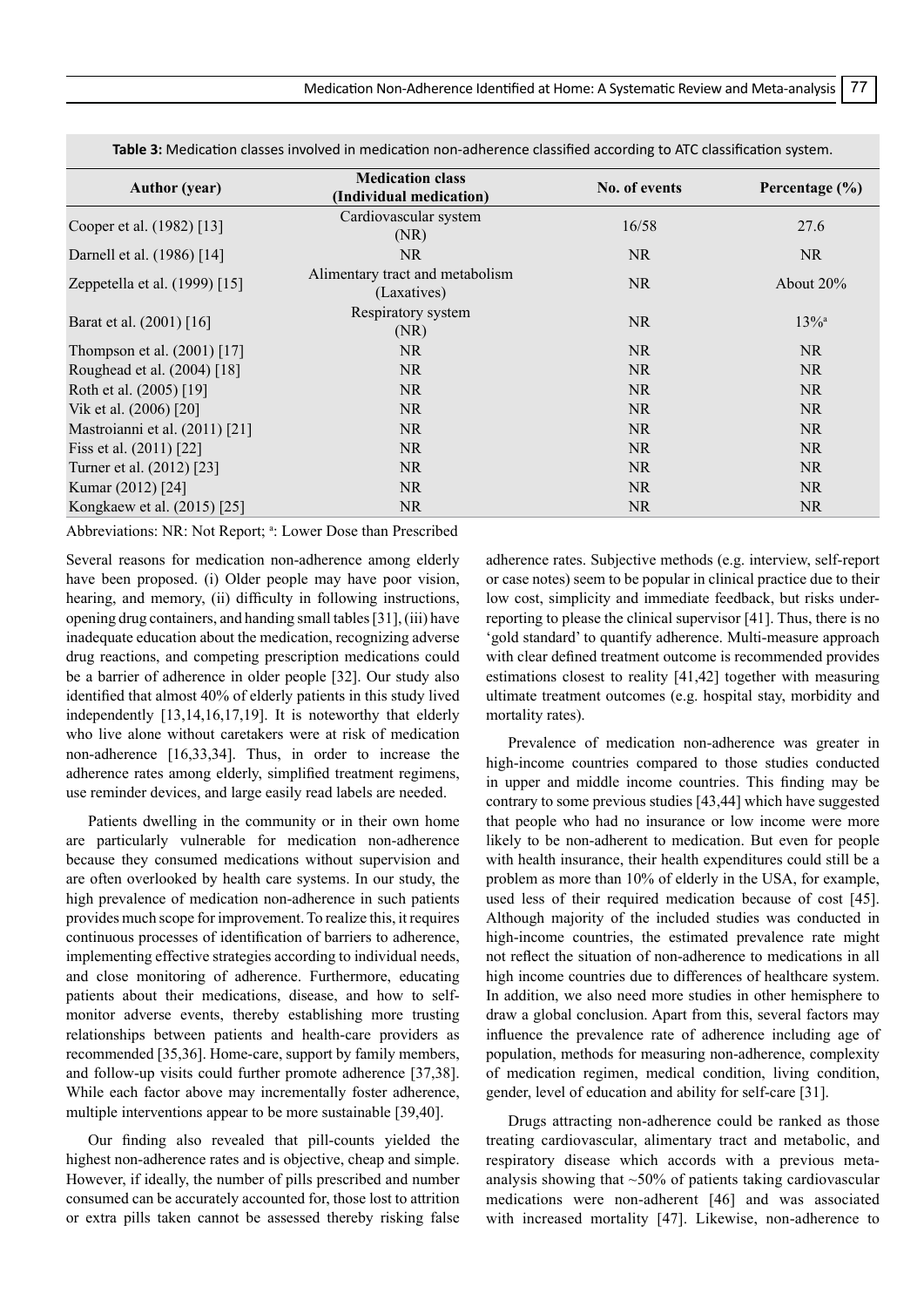medications for gastrointestinal tract, diabetes mellitus, and respiratory conditions had an increased risk of hospitalization and health-care expenditure [5,48,49]. Recent studies suggested that self-management, daily dose regimen and affordable therapies with minimal side-effects combined with effective patient-clinician communication improves medication adherence [50,51].

To our knowledge, this is the first systematic review and meta-analysis examining the extent and natures of medication non-adherence identified at home and have much strength. We applied a thorough search strategies including (i) wide range of well-recognized international bibliographic databases, (ii) hand searching for unpublished articles; and (iii) no languages restrictions. This was to ascertain that the included studies were representative. In addition, our study adheres to standard methodology of systematic review and meta-analysis as indicated by the PRISMA statement [52].

This study has some limitations that might affect the overall estimated prevalence rates. (i) Some missing data in the original included studies (e.g. number of non-adherent patients, their ages), despite our attempts to contact the studies' authors, (ii) there was high heterogeneity between studies and where encountered, the results were summarized using the median rate and interquartile range, instead of a meta-analytic summary. We also need more studies in other hemisphere to draw a conclusion.

The findings from this meta-analysis have important implications. Based on considerable prevalence rate of medication non-adherence for home domiciled patients, healthcare professionals in primary care system should be aware of non-adherence problem occurring at patients' home and closely monitored. Our estimated prevalence rate of medication non-adherence could serve as a point of reference for countries in which prevalence rates of non-adherence in home settings are poorly characterized.

Based on our review, studies examining the prevalence rate of medication non-adherence in children and/or pediatrics and factors that determine adherence to medications in general are lacking. Future study need to investigate these. In addition to the prevalence rate of medication non-adherence, further studies may include ultimate therapeutic outcomes stemmed from medication non-adherence (e.g. adverse outcomes, morbidity and mortality) to gain clear understanding the impact of medication non-adherence.

# **Conclusion**

Non-adherence is clearly a major problem in home domiciled patients particularly in the elderly probably through the combination of polypharmacy, chronic disease, and cognitive decline. Identification of factors associated with medication non-adherence among patients dwelling at home is further needed.

# **ACKNOWLEDGEMENT**

We gratefully acknowledge the support of C. Norman Scholfield in proofreading this manuscript.

#### **SOURCE OF FUNDING**

Financial support from the Thailand Research Fund through the Royal Golden Jubilee Ph.D. Program (Grant No. PHD/0197/2557) to PM and CK is acknowledged.

#### **REFERENCES**

- 1. World Health Organization. Adherence to Long-Term Therapies: Evidence for Action. World Health Organization; Geneva 2003.
- 2. Col N, Fanale J. The role of medication non-compliance and adverse drug reactions in hospitalizations of the elderly. Arch Intern Med 1990; 150: 841-845.
- 3. Sullivan SD. Noncompliance with medication regimens and subsequent hospitalizations: A literature analysis and cost of hospitalization estimate. J Res Pharm Econ 1990; 2: 19-33.
- 4. Patel P, Zed PJ. Drug-related visits to the emergency department: How big is the problem? Pharmacotherapy 2002; 22: 915-923.
- 5. Iuga AO, McGuire MJ. Adherence and health care costs. Risk Manag Healthc Policy 2014; 7: 35-44.
- 6. Pharmaceutical Group of the European Union (PGEU). Targeting Improving patient outcomes in Europe through community pharmacists' intervention adherence. 2008.
- 7. Reidt S, Morgan J, Larson T. The role of pharmacist on the home care team. Home healthcare nurse 2013; 31: 80-87.
- 8. Samoy LJ, Zed PJ, Wilbur K, Balen RM, Abu-Laban RB, et al. Drug-related hospitalizations in a tertiary care internal medicine service of a Canadian hospital: A prospective study. Pharmacotherapy 2006; 26: 1578-1586.
- 9. WHO Collaborating Centre for Drug Statistics Methodology. Guidelines for ATC classification and DDD assignment 2013. Oslo 2012.
- 10. Zeng X, Zhang Y, Kwong JS, Zhang C, Li S, et al. The methodological quality assessment tools for preclinical and clinical studies, systematic review and meta-analysis and clinical practice guideline: A systematic review. J Evid Based Med 2015; 8: 2-10.
- 11. Borenstein M, Hedges LV, Higgins JP, Rothstein HR. Introduction to meta-analysis. TJ International; Cornwall, UK 2009.
- 12. StataCorp. Stata Statistical Software. StataCorp LP, College Station, TX 2015.
- 13. Cooper JK, Love DW, Raffoul PR. Intentional prescription non-adherence (non-compliance) by the elderly. J Am Geriatr Soc 1982: 329-333.
- 14. Darnell JC, Michael DM, Martz BL, Weinberger M. Medication use by ambulatory elderly an in-home survey. J Am Geriatr Soc 1986; 34: 1-4.
- 15. Zeppetella G. How do terminally ill patients at home take their medication? J Palliat Med 1999; 13: 469-475.
- 16. Barat I, Andreasen F, Damsgaard EM. Drug therapy in the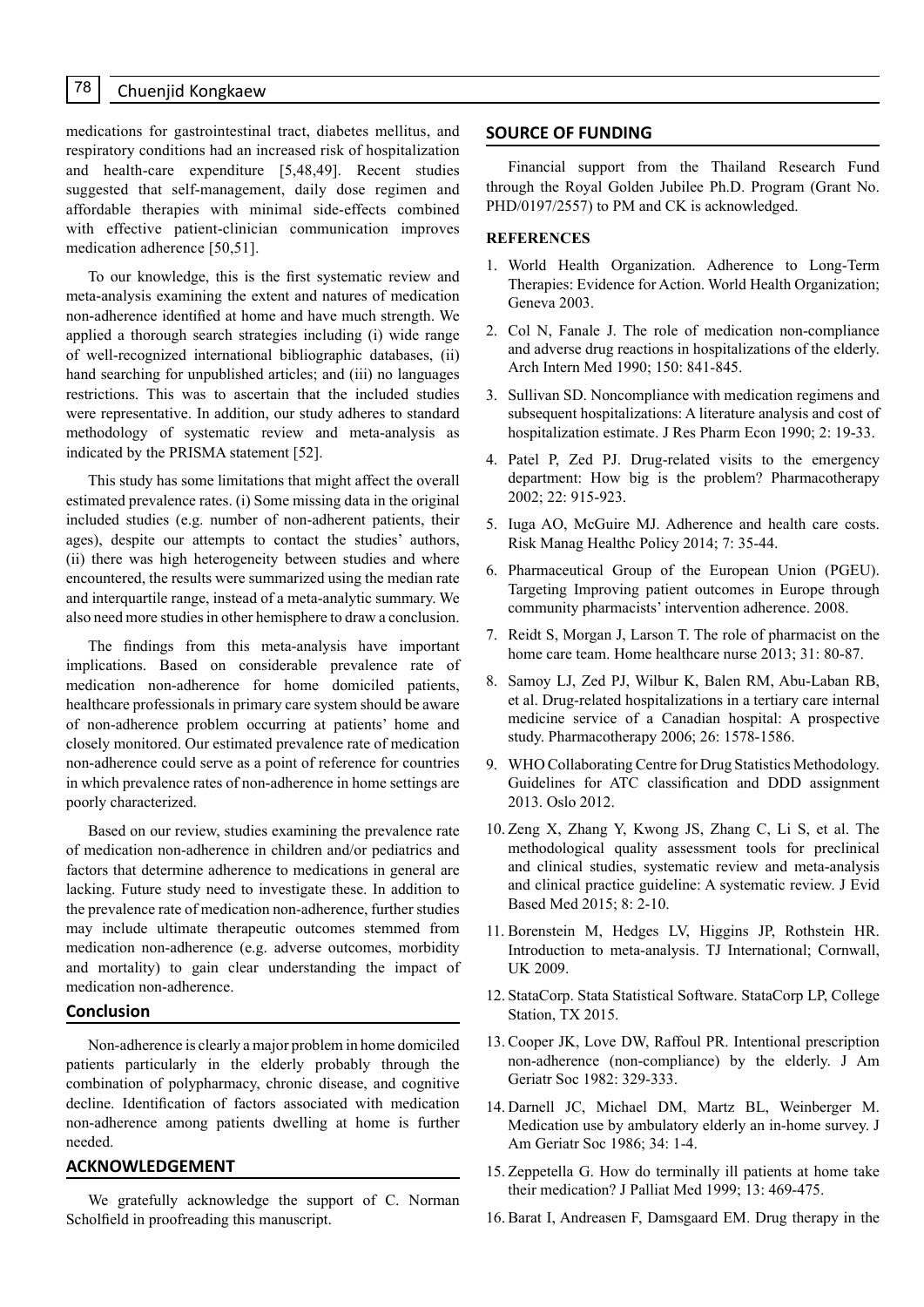elderly: What doctors believe and patients actually do. Br J Clin Pharmacol 2001; 51: 615-622.

- 17. Thompson S, Srewart K. Prescription medication use practices along non-institutionalised older persons. Int J Pharm Pract 2001; 9: 141-151.
- 18. Roughead EE, Barratt JD, Gilbert AL. Medication-related problems commonly occurring in an Australian community setting. Pharmacoepidemiol Drug Saf 2004; 13: 83-87.
- 19. Roth MT, Ivey JL. Self-reported medication use in ommunity-residing older adults: A pilot study. Am J Geriatr Pharmacol 2005; 3: 196-204.
- 20. Vik SA, Hogan DB, Patten SB, Johnson JA, Romonko-Slack L, et al. Medication non-adherence and subsequent risk of hospitalisation and mortality among older adults. Drugs Aging 2006; 23: 345-56.
- 21. Mastroianni PC, Lucchetta RC, Sarra JR, Galduroz JCF. Household storage and use of medications in a population served by the family health strategy in Brazil. Rev Panam Salud Publica 2011; 29: 358-364.
- 22. Fiss T, Dreier A, Meinke C, van den Berg N, Ritter CA, et al. Frequency of inappropriate drugs in primary care: Analysis of a sample of immobile patients who received periodic home visits. Age Ageing 2011; 40: 66-73.
- 23. Turner A, Hochschild A, Burnett J, Zulfiqar A, Dyer CB. High prevalence of medication non-adherence in a sample of community-dwelling older adults with adult protective services-validated self-neglect. Drugs Aging 2012; 29: 741- 749.
- 24. Kumar P. A clinical pharmacist-based home medication review of geriatric patients. Eur J Hosp Pharm 2012; 19: 126.
- 25. Kongkaew C, Muangprasert M, Dararat S. Medicationrelated problems at Wangthong district, Thailand. 2016.
- 26. Cipolle R, Strand L, Morley P. Pharmaceutical Care Practice. McGraw-Hill; New York 1998.
- 27. Mongkhon P, Kongkaew C. Hospital Admissions associated with medication non-adherence: A systematic review and meta-analysis of prospective observational studies. 2017.
- 28. Buck D, Jacoby A, Baker GA, Chadwick DW. Factors influencing compliance with antiepileptic drug regimes. Seizure 1997; 6: 87-93.
- 29. Hertz RP, Unger AN, Lustik MB. Adherence with pharmacotherapy for type 2 diabetes: A retrospective cohort study of adults with employer-sponsored health insurance. Clin Ther 2005; 27: 1064-1073.
- 30. Senior V, Marteau TM, Weinman J. Self-reported adherence to cholesterol-lowering medication in patients with familial hypercholesterolaemia: The role of illness perceptions. Cardiovasc Drugs Ther 2004; 18: 475-481.
- 31.Jin J, Sklar GE, Min Sen Oh V, Chuen Li S. Factors affecting therapeutic compliance: A review from the patient's perspective. Ther Clin Risk Manag 2008; 4: 269-286.
- 32. Yap AF, Thirumoorthy T, Kwan YH. Medication adherence in the elderly. J Clin Gerontol Geriatr 2016; 7: 64-67.
- 33. Marek K, Antle L. Medication Management of the community-dwelling older adult. Patient Safety and Quality: Advances in Patient Safety 2008; 499-536.
- 34. DiMatteo M. Social support and patient adherence to medical treatment: A meta-analysis. Health Psychol 2004; 23: 207-218.
- 35. Haynes R, Yao X, Degani A, Kripalani S, Garg A, et al. Interventions to enhance medication adherence. Cochrane Database Syst Rev 2005; 19: CD000011.
- 36. Van Wijk B, Klungel O, Heerdink E, de Boer A. Effectiveness of interventions by community pharmacists to improve patient adherence to chronic medication: A systematic review. Ann Pharmacother 2005; 39: 319-328.
- 37. George J, Elliott R, Stewart D. A systematic review of interventions to improve medication taking in elderly patients prescribed multiple medications. Drugs Aging 2008; 25: 307-324.
- 38. van Eijken M, Tsang S, Wensing M, de Smet P, Grol R. Interventions to improve medication compliance in older patients living in the community: A systematic review of the literature. Drugs Aging 2003; 20: 229-240.
- 39. Peterson A, Takiya L, Finley R. Meta-analysis of trials of interventions to improve medication adherence. Am J Health Syst Pharm 2003; 60: 657-665.
- 40. Roter D, Hall J, Merisca R, Nordstrom B, Cretin D, et al. Effectiveness of interventions to improve patient compliance: A meta-analysis. Med Care 1998; 36: 1138-1161.
- 41. Lam WY, Fresco P. Medication adherence measures: An overview. BioMed Res Int 2015; 2015: 1-12.
- 42. Farmer KC. Methods for measuring and monitoring medication regimen adherence in clinical trials and clinical practice. Clin Ther 1999; 21: 1074-1090.
- 43. Choi-Kwon S, Kwon SU, Kim JS. Compliance with risk factor modification: Early-onset versus late-onset stroke patients. Eur Neurol 2005; 54: 204-211.
- 44. Mishra P, Hansen EH, Sabroe S, Kafle KK. Socio-economic status and adherence to tuberculosis treatment: A casecontrol study in a district of Nepal. Int J Tuberc Lung Dis 2005; 9: 1134-1139.
- 45. Congressional Budget Office. Prescription drug coverage and Medicare's fiscal challenges. 2003.
- 46. Bowry A, Shrank W, Lee J, Stedman M, Choudhry N. A systematic review of adherence to cardiovascular medications in resource-limited settings. J Gen Intern Med 2011; 26: 1479-1491.
- 47. Rasmussen J, Chong A, Alter D. Relationship between adherence to evidence-based pharmacotherapy and longterm mortality after acute myocardial infarction. JAMA 2007; 297: 177-186.
- 48. Blackburn D, Swidrovich J, Lemstra M. Non-adherence in